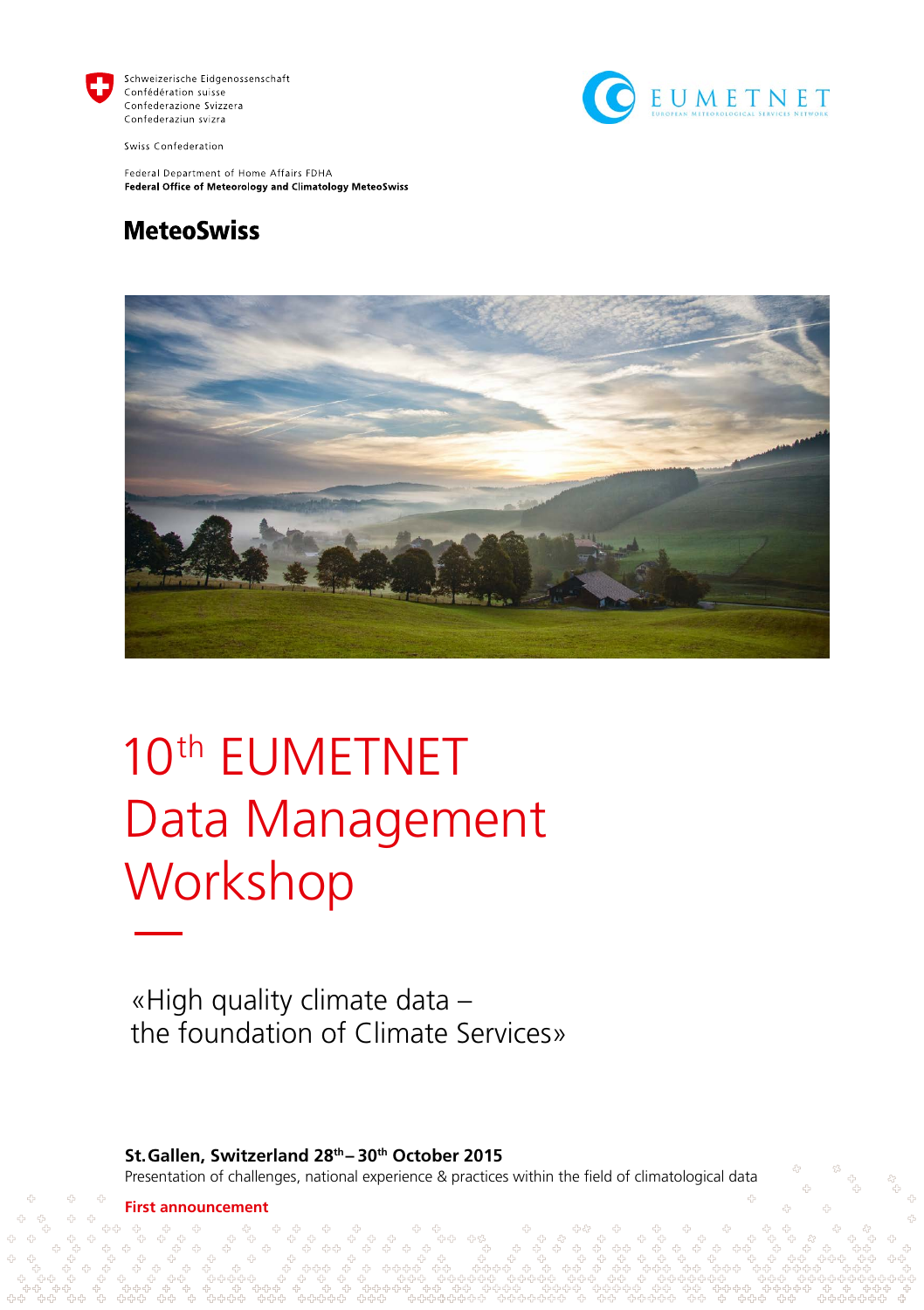# High quality climate data – the foundation of Climate Services

The EUMETNET Climate Programme is supporting European national meteorological and hydrological services in their climate practices in order to better serve the European user community with climate products and services for the benefit of environment, safety, economy and health.

The availability of reliable climate observations is an important prerequisite to fulfil the many tasks needed for decision making and policies related to climate change. Only well-characterised data and tailored products allow answering the detailed questions of politicians, economic agents and society.

The 10th EUMETNET Data Management Work-shop – a sequel to the earlier ECSN workshops held every two years – is relevant to data providers and to data users equally. All topics from climate monitoring, climate data management, data recovery, standardization of climate observation practices, quality management, and analysis to data provision will be welcome. Beside presentations the Workshop offers plenty of opportunity for discussion on practical issues and best practices.

# Main Topics

- **Data rescue** cataloguing, auditing, digitization
- **Metadata**, WMO Information System (WIS approach), INSPIRE, Copernicus Climate Change Services (C3S)
- **Quality control** for climate time-series, on-line data, real-time observations and special networks
- **Homogenisation** climate time-series homogenisation from sub-daily to monthly scale, homogenisation methods, assessment of inhomogeneity due to changing instrumentation, network, exposure, observing practice etc
- **Products** data analysis, methods and tools (e.g. gridding), extremes, climate service centres and data collections for scientific and public use, databases, data access, user interface, Citizen Science, data distribution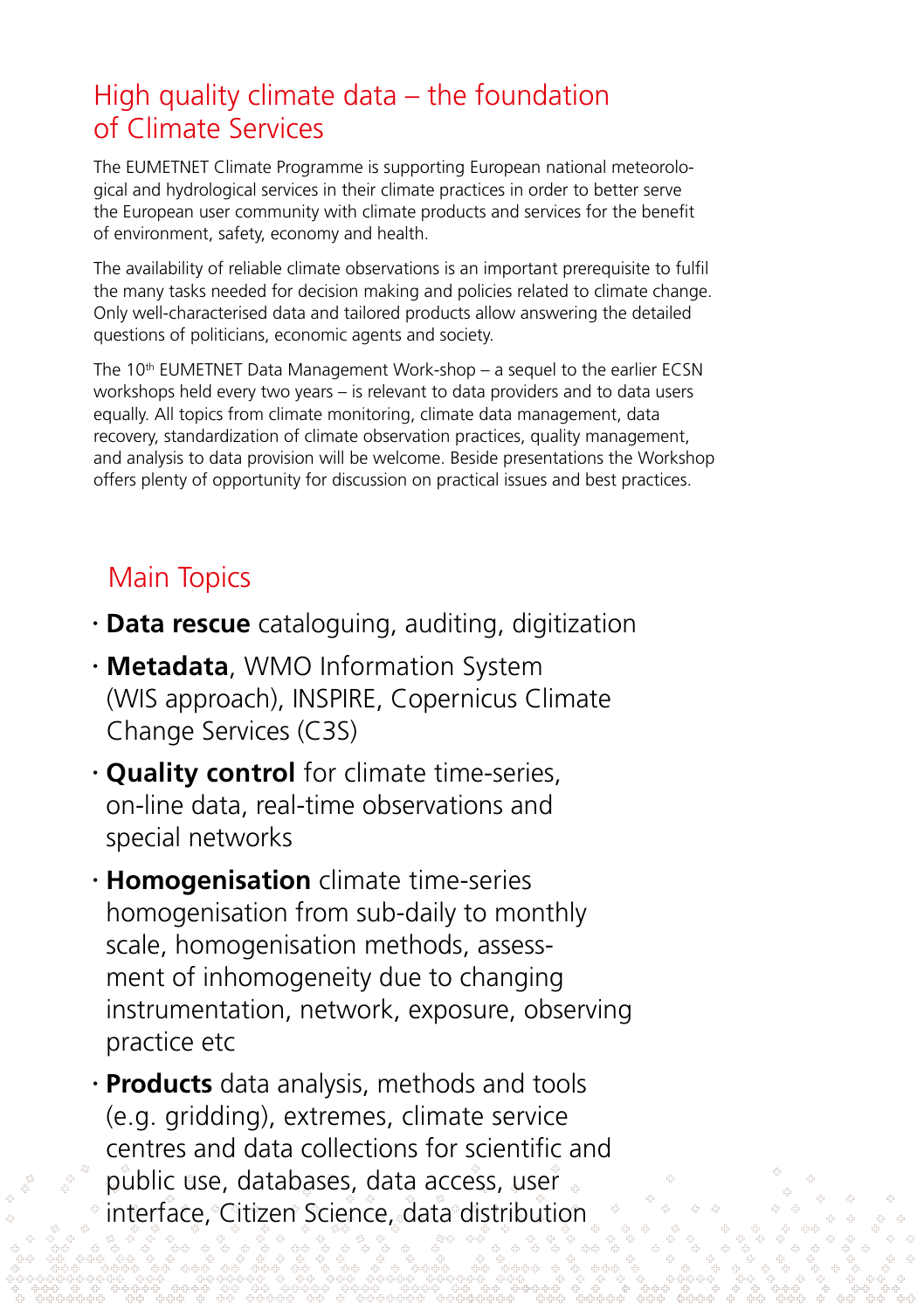

### Conference Venue and Programme

#### **Wednesday, October 28th 2015**

08:30–09:30 registration 09:30–16:00 sessions 17:00–20:00 guided tour, aperitif

**Thursday, October 29th 2015** 09:00–17:30 sessions, 19:00 Workshop dinner

**Friday, October 30th 2015**

09:00–15:00 sessions

The workshop will be held in the government building of the Canton St.Gallen, 10 minutes walk from train station (Adress: Staatskanzlei, Regierungsgebäude, 9001 St.Gallen)

### Call for Abstracts

Presentations will be oral (15–20 min) or posters. Abstracts (max.1 page) should be written in English, short, clear, concise. Figures, tables, mathematical symbols and equations should not be included.

Abstracts should be sent by email to *[dmw2015@zamg.ac.at](mailto:dmw2015%40zamg.ac.at?subject=DMW)* subject *«DMW», before May 31st 2015.*

Authors will be informed about the acceptance of their papers by the scientific committee early in September

### Scientific organisation

- Yolanda Luna (AEMET)
- Dan Hollis (UKMO)
- Dubravka Rasol (DHMZ)
- Ole Einar Tveito (MET Norway)
- Heike Kunz (MeteoSwiss)
- Ingeborg Auer (ZAMG)

### Registration and further information

Details on registration procedures and the workshop in general will become available by midmarch on the website: [www.meteoswiss.ch/dmworkshop2015](http://www.meteoswiss.ch/dmworkshop2015 )

There will be no registration fee. The workshop includes a guided tour followed by an aperitif riche, coffee, snacks and a workshop. dinner.